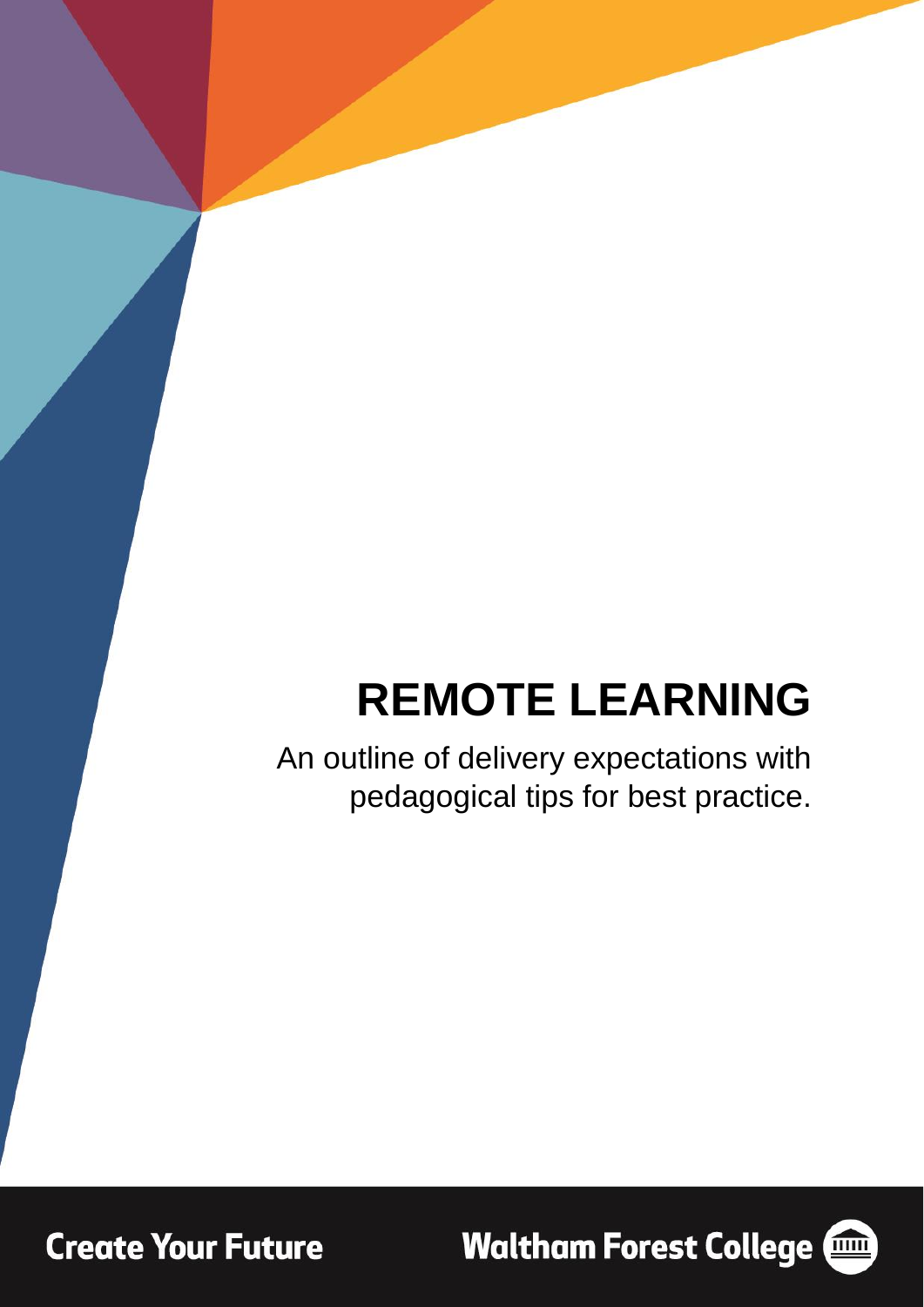# **Introduction**

With the recent change in the government's position regarding COVID-19, this document outlines the College's approach to future online delivery. In line with the government's position, it should be noted that the College's view is that where courses are being delivered on site, learners should make every effort to attend their lessons. It is a well-known fact that good attendance is linked to positive outcomes which can be measured in both achievement and securing positive destinations such as employment or further education and training.

However, despite the change in government advice, COVID-19 remains a barrier to onsite attendance for some learners. Where learners are required to remain at home, the College will do all that it can to ensure that non-attendance is not a barrier to achievement.

As with all aspects of learning, communication is vitally important; if a learner is not going to be in for their lesson, they must contact their teacher and explain the reason and anticipated length of absence. Following notification of absence, the teacher will explain how the learner will be able to catch up on missed work.

# **Remote learning**

In the main, remote learning will take the form of teachers placing relevant learning materials online for those who are unable to attend. Learners should work their way through the set materials and complete tasks that have been set. Learners may be required to complete short online quizzes or upload tasks to show that they have engaged with the work set. Remote learning does not necessarily equate to remote work: learners may be required to bring into the College work they have completed at home by hand. Where there is clear evidence that the learner has engaged, their attendance can be recorded positively using the 'R' mark on the register.

The College currently uses MS Teams and Moodle, and learners will be aware of which platform is being used for their individual course. As a basic guide, learners should expect the teacher to upload the planned materials that were used to deliver the lesson (e.g. PowerPoint slides) alongside any worksheets and tasks that were completed by learners during the lesson. This may not always happen during the timetabled session, the timeframe will be communicated to the learner.

For practical sessions, teachers will endeavour to use short videos as a tool to highlight the skills that learners have completed. This could be in the form of videos created during their lesson, or videos that have been carefully selected from YouTube.

The practicalities of delivering 'live' from the classroom will be explored case-by-case, with the nature of the subject being the likely determinant factor as to how possible this is.

#### **Live teaching**

It may still be the case, that an entire cohort of learners are required to remain at home and lessons will be completely remote. Where this is the case, the live teaching will be delivered at the same time as the timetabled session. As per on-site expectations, it is important that the lesson starts on time, and a register is taken. Learners accessing any form of remote teaching should be marked present using the 'R' code.

The following is a guide for teachers as to how to deliver remote teaching. It is useful for learners to see this guide too, recognising that they are key to remote delivery being a success.